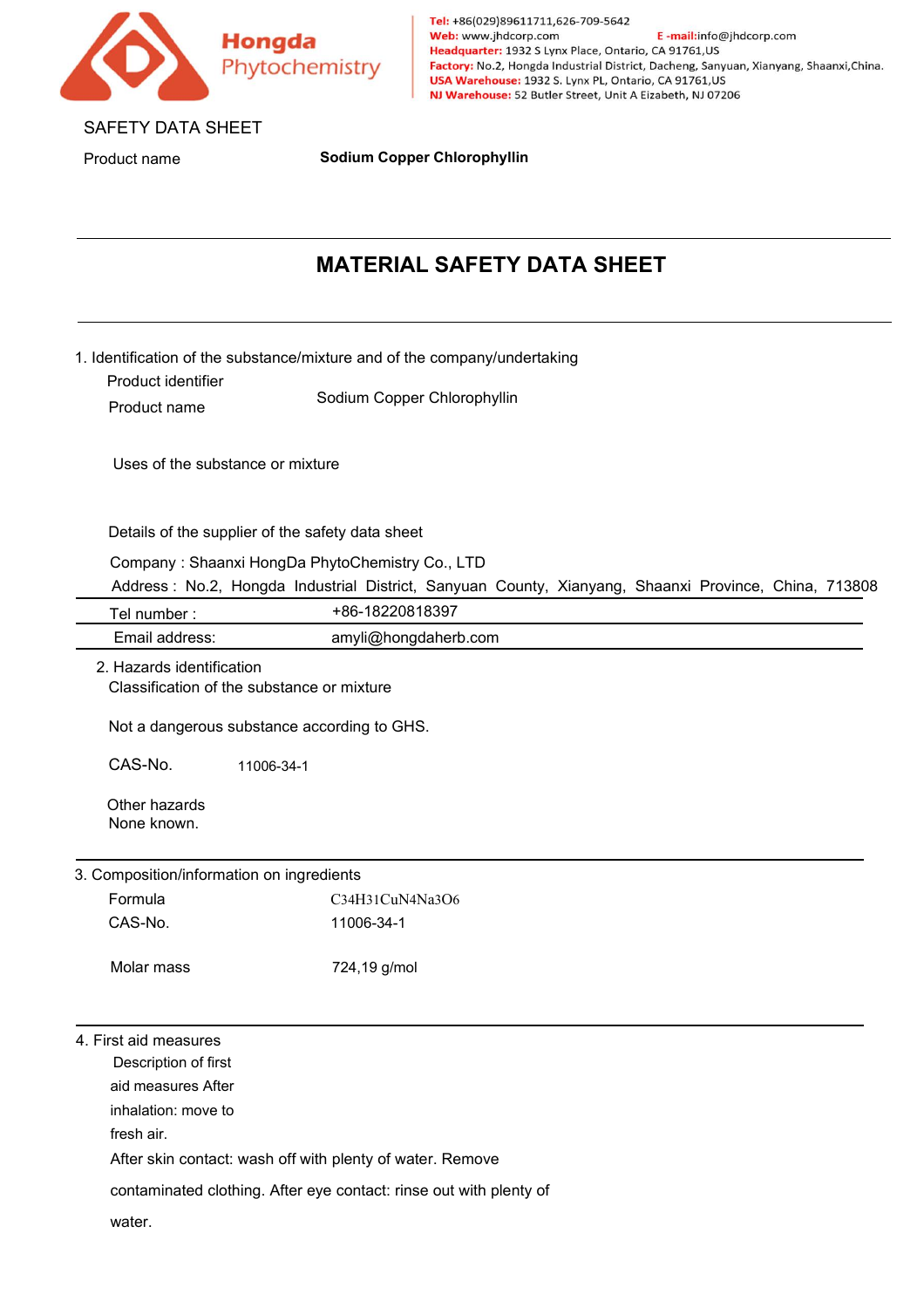

Most incrimately the time that the symptoms and the symptoms and special treatment needed<br>No information of immediate medical attention and special treatment needed<br>No information available. ETY DATA SHEET<br>
Sodium Copper Chlorophyllin<br>
After swallowing: immediately make victim drink water (two glasses at<br>
Consult doctor in the event of any complaints.<br>
Most important symptoms and effects, both acute and delaye IETY DATA SHEET<br>
Indication of immediately make victim drink water (two glasses at most).<br>
Indication of immediate medical attention and special treatment needed<br>
Indication of immediate medical attention and special treat Sodium Copper Cherri DATA STIEET<br>After swallowing: immediately make victim drink v<br>Consult doctor in the event of any complaints.<br>Most important symptoms and effects, both acute<br>We have no description of any toxic symptoms

After swallowing: immediately make victin<br>Consult doctor in the event of any compla<br>Most important symptoms and effects, bo<br>We have no description of any toxic symp<br>Indication of immediate medical attention<br>No information Consult doctor in the event of any complaints.<br>
Most important symptoms and effects, both ac<br>
We have no description of any toxic symptoms<br>
Indication of immediate medical attention and<br>
No information available.<br>
Tighting Consult doctor in the event of any complaints.<br>
Most important symptoms and effects, both acute and delay<br>
We have no description of any toxic symptoms.<br>
Indication of immediate medical attention and special treatm<br>
No in Most important symptoms and effects, both acute and delayed<br>
We have no description of any toxic symptoms.<br>
Indication of immediate medical attention and special treatment needed<br>
No information available.<br>
---------------Most important symptoms and effects, both acute and delayed<br>
We have no description of any toxic symptoms.<br>
Indication of immediate medical attention and special treatmer<br>
No information available.<br>
--fighting measures<br>
E

ndication of immediate medical attention and special treatment needed<br>Ho information available.<br>For this substance as<br>Extinguishing media<br>Water, Foam, Dry powder, Carbon dioxide (CO<sub>2</sub>)<br>Unsuitable extinguishing media<br>For t No information available.<br>
Suitable extinguishing media<br>
Suitable extinguishing media<br>
Water, Foam, Dry powder, Carbon dioxide (CO<sub>2</sub>)<br>
Unsuitable extinguishing media<br>
For this substance/mixture no limitations of extinguis Fighting measures<br>Extinguishing media<br>Suitable extinguishing media<br>Water, Foam, Dry powder, Carbon dioxide (CO<sub>2</sub>)<br>Unsuitable extinguishing media<br>For this substance/mixture no limitations of extinguishing agents are given. -fighting measures<br>Extinguishing media<br>Suitable extinguishing media<br>Water, Foam, Dry powder, Carbon d<br>Unsuitable extinguishing media<br>For this substance/mixture no limitat<br>Special hazards arising from the sub<br>Combustible ma Frighting measures<br>
Extinguishing media<br>
Suitable extinguishing media<br>
Water, Foam, Dry powder, Carbon dioxide (CO<sub>2</sub>)<br>
Unsuitable extinguishing media<br>
For this substance/mixture no limitations of extinguishing ag<br>
Special Extinguishing media<br>Extinguishing media<br>Suitable extinguishing media<br>Water, Foam, Dry powder, Carbon dioxide<br>Unsuitable extinguishing media<br>For this substance/mixture no limitations of<br>Special hazards arising from the subs Suitable extinguishing media<br>
Water, Foam, Dry powder, Carbon dioxide ((<br>
Unsuitable extinguishing media<br>
For this substance/mixture no limitations of e<br>
Special hazards arising from the substance (<br>
Combustible material, Suitable extinguishing media<br>
Water, Foam, Dry powder, Carbon dioxide (CO<sub>2</sub>)<br>
Unsuitable extinguishing media<br>
For this substance/mixture no limitations of extinguishing agents are g<br>
Special hazards arising from the subst Unsuitable extinguishing media<br>
For this substance/mixture no limitations of extinguishing agents are given.<br>
Special hazards arising from the substance or mixture<br>
Combustible material, Development of hazardous combustion Special hazards arising from the substance or mix<br>Combustible material, Development of hazardous<br>of fire.<br>Fire may cause evolution of:<br>nitrogen oxides<br>Advice for firefighters<br>Special protective equipment for fire-fighters<br> Special hazards arising from the substance or mixture<br>
Combustible material, Development of hazardous combustion gases or vapours possible in the<br>
of frie.<br>
Fire may cause evolution of:<br>
Pire may cause evolution of:<br>
Advic Combustible material, Development of hazardous combustion gases or vapours possible in the event<br>of fire.<br>Fire may cause evolution of:<br>articogen oxides<br>Advice for firefighters<br>Special protective equipment for fire-fighters of tire.<br>Fire may cause evolution of:<br>Advice for firefighters<br>Special protective equipment for fire-fighters<br>Special protective equipment for fire-fighters<br>in the event of fire, wear self-contained breathing apparatus.<br>Adv

Fire may cause evolution of.<br>
Advice for firefighters<br>
Special protective equipment for fire-fighters<br>
In the event of fire, wear self-contained breathing apparatus.<br>
Edental release measures<br>
Personal precautions, protect Advice for firefighters<br>
Special protective equipment for fire-fighters<br>
In the event of fire, wear self-contained breathing<br>
idental release measures<br>
Personal precautions, protective equipment and (<br>
Advice for non-emerg Special protective equipment for fire-fighters<br>
In the event of fire, wear self-contained breathing apparatus.<br>
idental release measures<br>
Personal precautions, protective equipment and emergency procedure<br>
Advice for non-e In the event of the, wear sen-contained breathing apparatus.<br>
Edental release measures<br>
Personal precautions, protective equipment and emergency procedures<br>
Advice for non-emergency personnel: Avoid inhalation of dusts. Ev idental release measures<br>Personal precautions, protective equipment and emergency procedures<br>Advice for non-emergency personnel: Avoid inhalation of dusts. Evacuate the danger area,<br>observe emergency procedures, consult an Personal precautions, protective equipment and emergency procedures<br>Advice for non-emergency personnel: Avoid inhalation of dusts. Evacuate the danger area,<br>observe emergency procedures, consult an expert.<br>Advice for emerg observe emergency procedures, consult an expert.<br>
Advice for emergency responders: Protective equipment see section 8.<br>
Environmental precautionary measures necessary.<br>
Methods and materials for containment and cleaning up

Environmental precautionary<br>
No special precautionary measures necessar<br>
Methods and materials for containment and c<br>
Observe possible material restrictions (see se<br>
Dispose of properly. Clean up affected area.<br>
Indication No special precautionary measures necessary.<br>
Methods and materials for containment and cleanin<br>
Observe possible material restrictions (see sections<br>
Dispose of properly. Clean up affected area. Avoid<br>
Indications about w Methods and materials for containment and c<br>Observe possible material restrictions (see se<br>Dispose of properly. Clean up affected area.<br>Indications about waste treatment see section<br>andling and storage<br>Precautions for safe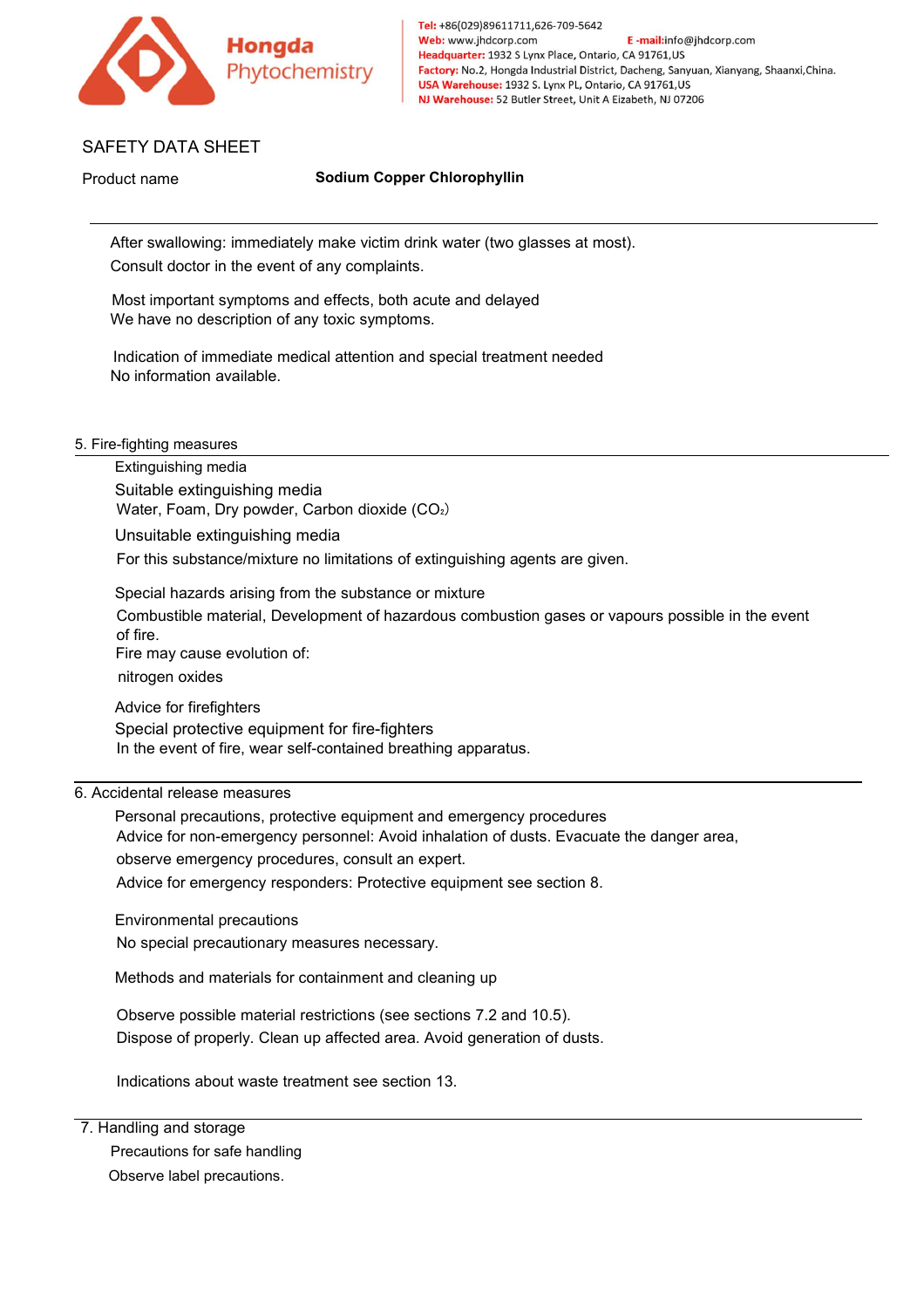

E-mail:info@jhdcorp.com

Phytochemistry<br>
FETY DATA SHEET<br>
Sodium Copper Chil<br>
Conditions for safe storage<br>
Tightly closed. Dry.<br>
Store at +5°C to +30°C.<br>
Specific end uses<br>
Apart from the uses mentioned in section 1.2 no ot ETY DATA SHEET<br>
Unit name<br>
Sodium Copper<br>
Conditions for safe storage<br>
Tightly closed. Dry.<br>
Store at +5°C to +30°C.<br>
Specific end uses<br>
Apart from the uses mentioned in section 1.2 net<br>
xposure controls/personal protectio SAFETY DATA SHEET<br>
Product name<br>
Product name<br>
Sodium Copper Chlorophyllin<br>
Conditions for safe storage<br>
Tightly closed. Dry.<br>
Store at +5°C to +30°C.<br>
Specific uses are stipulated.<br>
Apart from the uses mentioned in sectio

Conditions for safe storage<br>Conditions for safe storage<br>Cightly closed. Dry.<br>Specific end uses<br>part from the uses mentioned in section 1<br>posure controls/personal protection<br>Control parameters<br>Contains no substances with oc Conditions for safe storage<br>
Cightly closed. Dry.<br>
Store at +5°C to +30°C.<br>
Specific end uses<br>
part from the uses mentioned in section 1.2 no other specific uses are stipulated.<br>
posure controls/personal protection<br>
Contro Conditions for safe storage<br>
Eightly closed. Dry.<br>
tore at +5°C to +30°C.<br>
pecific end uses<br>
part from the uses mentioned in section 1.2<br>
posure controls/personal protection<br>
Control parameters<br>
Contains no substances with Conditions for safe storage<br>
Tightly closed. Dry.<br>
Store at +5°C to +30°C.<br>
Specific end uses<br>
Apart from the uses mentioned in section 1.2 r<br>
Xposure controls/personal protection<br>
Control parameters<br>
Contains no substance Store at +5°C to +30°C.<br>
Specific end uses<br>
Apart from the uses mentioned in section 1.2 no other specific uses are stipulated.<br>
8. Exposure controls/opersonal protection<br>
Control parameters<br>
Contains no substances with oc Specific end uses<br>
Apart from the uses mentioned in section 1.2 is<br>
Exposure controls/personal protection<br>
Control parameters<br>
Contains no substances with occupational ex<br>
Exposure controls<br>
Engineering measures<br>
ical meas Exposure controls/personal protection<br>
Control parameters<br>
Contains no substances with occupational exposure l<br>
Exposure controls<br>
Engineering measures<br>
ical measures and appropriate working operations should<br>
See section

Exposure controls/personal protection<br>
Control parameters<br>
Contains no substances with occupational exposure limit values.<br>
Expineering measures<br>
lical measures and appropriate working operations should be given priority o and control parameters<br>
Control parameters<br>
Control parameters<br>
Exposure controls<br>
Engineering measures<br>
cical measures and appropriate working operations should be given priority over the use of<br>
See section 7.<br>
Individua Contains no substances with occupational exposure limit values.<br>
Contains no substances with occupational exposure limit values.<br>
Exposure controls<br>
Engineering measures<br>
ical measures and appropriate working operations sh Contains no substances with occupational endepty<br>
Exposure controls<br>
Engineering measures<br>
ical measures and appropriate working operatic<br>
See section 7.<br>
Individual protection measures<br>
Protective clothing needs to be sel Engineering measures<br>
ical measures and appropriate working operations should be given priority over the use of<br>
See section 7.<br>
Individual protection measures<br>
Protective clothing needs to be selected specifically for the Enginosing moded.com<br>
ical measures and appropriate working operatio<br>
See section 7.<br>
Individual protection measures<br>
Protective clothing needs to be selected spec<br>
and quantities of the hazardous substances h<br>
equipment s Bee section 7.<br>
Individual protection measures<br>
Protective clothing needs to be selected sand quantities of the hazardous substance<br>
equipment should be enquired at the resp<br>
Hygiene measures<br>
Change contaminated clothing. See section 7.<br>
Individual protection measures<br>
Protective clothing needs to be selected s<br>
and quantities of the hazardous substance<br>
equipment should be enquired at the resp<br>
Hygiene measures<br>
Change contaminated clothin Individual protection measures<br>
Protective clothing needs to be selected specifically for the work<br>
and quantities of the hazardous substances handled. The chem<br>
equipment should be enquired at the respective supplier.<br>
Hy murvioual protection measures<br>
Protective clothing needs to be selected specifically for the workplaa<br>
and quantities of the hazardous substances handled. The chemical<br>
equipment should be enquired at the respective suppli

Processor and quantities of the hazardous substances hand<br>equipment should be enquired at the respective is<br>Hygiene measures<br>Change contaminated clothing. Wash hands afte<br>Eye/face protection<br>Safety glasses<br>Hand protection<br> equipment should be enquired at the respective supplier.<br>
Hygiene measures<br>
Change contaminated clothing. Wash hands after working<br>
Eye/face protection<br>
Safety glasses<br>
Hand protection<br>
Slove material: Nitrile rubber<br>
Slov Filter measures<br>
Schange contaminated clothing. Wash hands after working with substance.<br>
Eye/face protection<br>
Safety glasses<br>
Hand protection<br>
Silove material:<br>
Nitrile rubber<br>
Respiratory protection<br>
required when dusts Change contaminated clothing. Wash hands after working with substance.<br>Eye/face protection<br>Safety glasses<br>Hand protection<br>Talove material: Mitrile rubber<br>Nove thickness: 0,11 mm<br>Respiratory protection<br>required when dusts a Eye/face protection<br>Safety glasses<br>Hand protection<br>Slove material: Witrile rubber<br>Nespiratory protection<br>required when dusts are generated.<br>Recommended Filter type: Filter P 1 (acc. to DIN 3181) for solid particles of iner documented. Glove material: Nitrile rubber<br>
Glove thickness: 0,11 mm<br>
Respiratory protection<br>
required when dusts are generated.<br>
Recommended Filter type: Filter P 1 (acc. to DIN 3181<br>
entrepeneur has to ensure that maintenance, clean U.11 mm<br>
Respiratory protection<br>
required when dusts are generated.<br>
Recommended Filter type: Filter P 1 (acc. to DIN 3181) for solid particles of<br>
entrepeneur has to ensure that maintenance, cleaning and testing of respir

| gocurrienteg.                           |                                                              |
|-----------------------------------------|--------------------------------------------------------------|
| hysical and chemical properties<br>Form | formation on basic physical and chemical properties<br>solid |
| Colour                                  | dark green                                                   |
| Odour                                   | characteristic                                               |
| Odour Threshold                         | No information available.                                    |
| рH                                      | $9.5 - 10.7$<br>at 10 g/l                                    |
| Melting point                           | No information available                                     |
|                                         |                                                              |
|                                         |                                                              |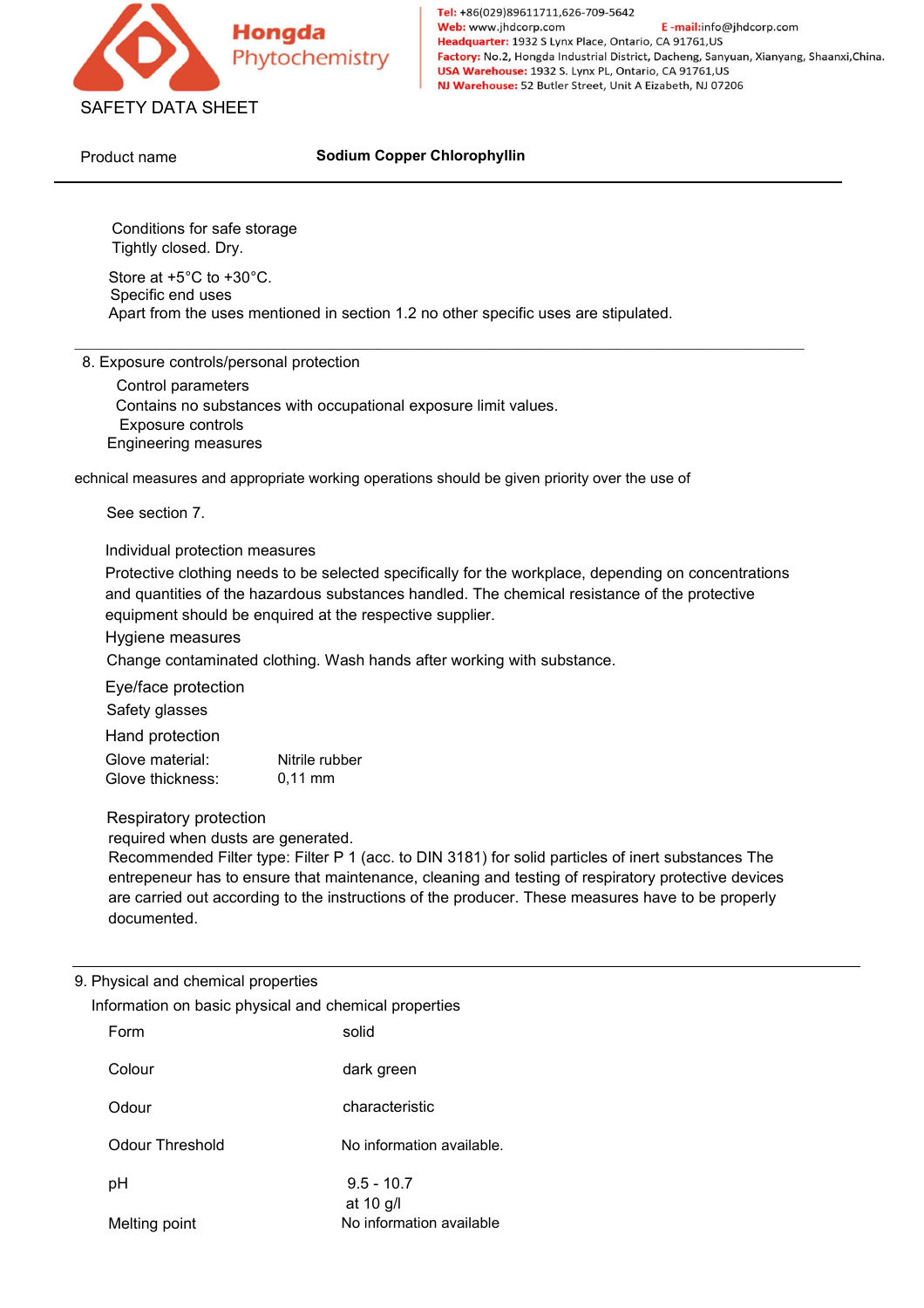

| Hongda<br>Phytochemistry                                                                         |                               | Tel: +86(029)89611711,626-709-5642<br>Web: www.jhdcorp.com<br>E-mail:info@jhdcorp.com<br>Headquarter: 1932 S Lynx Place, Ontario, CA 91761, US<br>Factory: No.2, Hongda Industrial District, Dacheng, Sanyuan, Xianyang, Shaanxi, China.<br>USA Warehouse: 1932 S. Lynx PL, Ontario, CA 91761, US<br>NJ Warehouse: 52 Butler Street, Unit A Eizabeth, NJ 07206 |
|--------------------------------------------------------------------------------------------------|-------------------------------|----------------------------------------------------------------------------------------------------------------------------------------------------------------------------------------------------------------------------------------------------------------------------------------------------------------------------------------------------------------|
| <b>SAFETY DATA SHEET</b>                                                                         |                               |                                                                                                                                                                                                                                                                                                                                                                |
| Product name                                                                                     |                               | <b>Sodium Copper Chlorophyllin</b>                                                                                                                                                                                                                                                                                                                             |
| <b>Boiling point</b>                                                                             |                               | No information available.                                                                                                                                                                                                                                                                                                                                      |
| Flash point                                                                                      |                               | No information available.                                                                                                                                                                                                                                                                                                                                      |
| Evaporation rate                                                                                 |                               | No information available.                                                                                                                                                                                                                                                                                                                                      |
| Flammability (solid, gas)                                                                        |                               | No information available.                                                                                                                                                                                                                                                                                                                                      |
| Lower explosion limit                                                                            |                               | No information available.                                                                                                                                                                                                                                                                                                                                      |
| Upper explosion limit                                                                            |                               | No information available.                                                                                                                                                                                                                                                                                                                                      |
| Relative vapour density                                                                          |                               | No information available.                                                                                                                                                                                                                                                                                                                                      |
| Relative density                                                                                 |                               | No information available.                                                                                                                                                                                                                                                                                                                                      |
| Water solubility                                                                                 | at 20 $^{\circ}$ C<br>soluble |                                                                                                                                                                                                                                                                                                                                                                |
| Partition coefficient: n- octanol/water<br>No information available.<br>Autoignition temperature |                               | No information available.                                                                                                                                                                                                                                                                                                                                      |
| Decomposition temperature                                                                        |                               | No information available.                                                                                                                                                                                                                                                                                                                                      |
| Viscosity, dynamic                                                                               |                               | No information available.                                                                                                                                                                                                                                                                                                                                      |
| <b>Explosive properties</b>                                                                      |                               | No information available.                                                                                                                                                                                                                                                                                                                                      |
| Oxidizing properties                                                                             |                               | No information available.                                                                                                                                                                                                                                                                                                                                      |
| Other data                                                                                       |                               |                                                                                                                                                                                                                                                                                                                                                                |
| <b>Bulk density</b><br>Vapour pressure                                                           | 386 kg/m <sup>3</sup>         | No information available.                                                                                                                                                                                                                                                                                                                                      |
| 10. Stability and reactivity<br>Chemical stability                                               |                               |                                                                                                                                                                                                                                                                                                                                                                |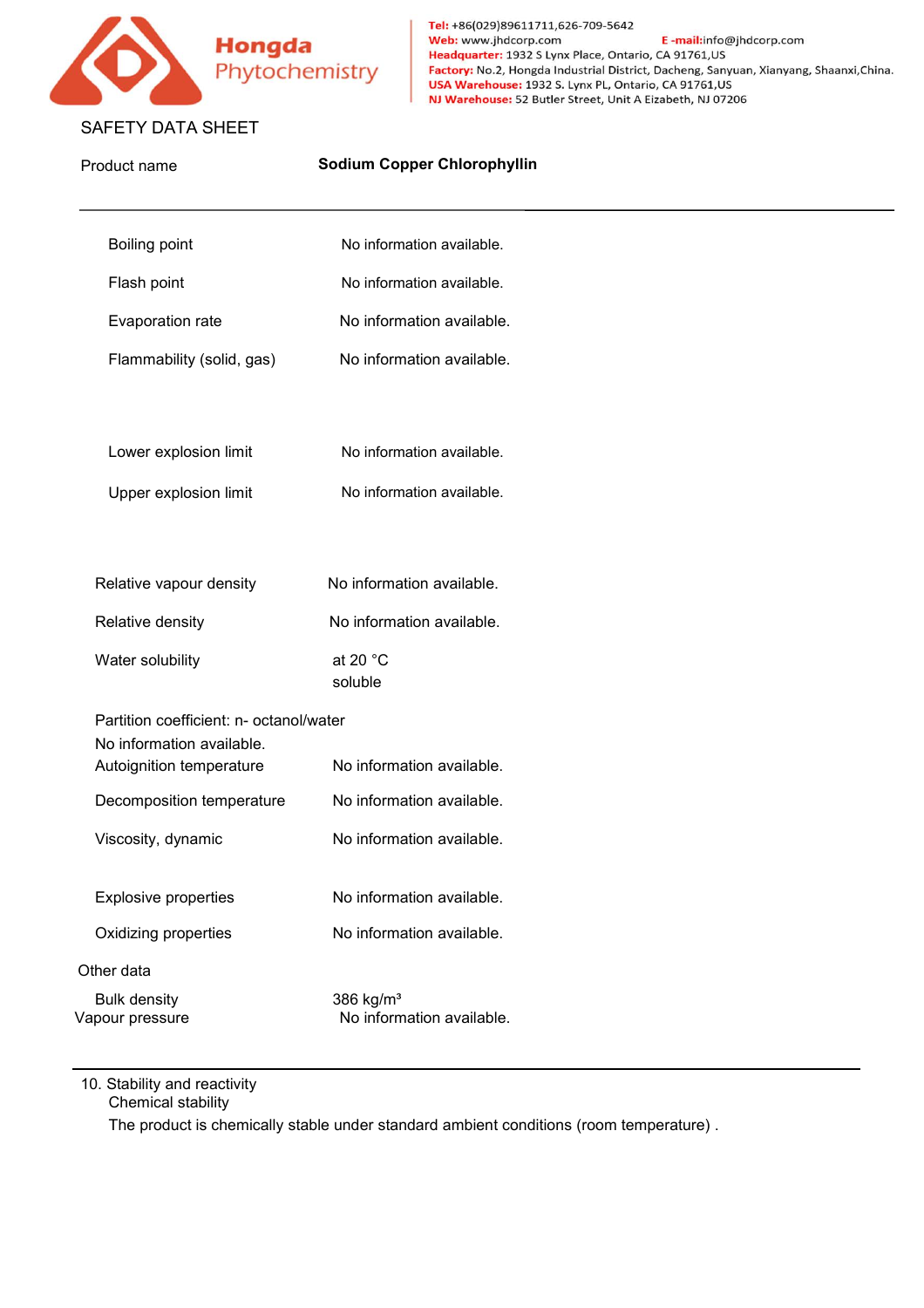

FETY DATA SHEET<br>
oduct name<br>
Sodium Copper Chlor<br>
Conditions to avoid<br>
mo information available<br>
Incompatible<br>
materials no<br>
information<br>
available

Incompatible

information

available

Conditions to avoid<br>
no information available<br>
Incompatible<br>
materials no<br>
information<br>
available<br>
Hazardous decomposition<br>
products in the event of<br>
fire: See chapter 5. Conditions to avoid<br>
no information available<br>
Incompatible<br>
materials no<br>
information<br>
available<br>
Hazardous decomposition<br>
products in the event of<br>
fire: See chapter 5.<br>
Toxicological information Conditions to avoid<br>
no information available<br>
Incompatible<br>
materials no<br>
information<br>
available<br>
Hazardous decomposition<br>
products in the event of<br>
fire: See chapter 5.<br>
Toxicological information<br>
Further information

Incompatible<br>
materials no<br>
information<br>
available<br>
Hazardous decomposition<br>
products in the event of<br>
fire: See chapter 5.<br>
11. Toxicological information<br>
Further information<br>
Quantitative data on the toxicity of this pro Incompatible<br>
materials no<br>
information<br>
available<br>
Hazardous decomposition<br>
products in the event of<br>
fire: See chapter 5.<br>
Toxicological information<br>
Further information<br>
Quantitative data on the toxicity of this proc<br>
n materials no<br>
information<br>
available<br>
Hazardous decomposition<br>
products in the event of<br>
fire: See chapter 5.<br>
<br>
Toxicological information<br>
Quantitative data on the toxicity of this product are<br>
not available. Further toxi nnormation<br>
available<br>
Hazardous decomposition<br>
products in the event of<br>
fire: See chapter 5.<br>
<br>
Toxicological information<br>
Further information<br>
Quantitative data on the toxicity of this product are<br>
not available. Furthe available<br>
Hazardous decomposition<br>
products in the event of<br>
Toxicological information<br>
Turther information<br>
Quantitative data on the toxicity of this product are<br>
Hazardous properties cannot be excluded but are unlikely Hazardous decomposition<br>products in the event of<br>fire: See chapter 5.<br>Toxicological information<br>Further information<br>Quantitative data on the toxicity of this pr<br>not available. Further toxicological data:<br>Hazardous properti products in the event of<br>fire: See chapter 5.<br>Toxicological information<br>Further information<br>Quantitative data on the toxicity of this p<br>not available. Further toxicological data:<br>Hazardous properties cannot be exclude<br>hand Fire: See chapter 5.<br>
Toxicological information<br>
Further information<br>
Quantitative data on the toxicity of this product are<br>
not available. Further toxicological data:<br>
Hazardous properties cannot be excluded but are unlik Toxicological information<br>
Further information<br>
Quantitative data on the toxicity of this product and<br>
not available. Further toxicological data:<br>
Hazardous properties cannot be excluded but are unitaled appropriately.<br>
Ot Further data: Quantitative data on the toxicity of this product are<br>not available. Further toxicological data:<br>Hazardous properties cannot be excluded but are unlikely when the product is<br>handled appropriately.<br>Other information<br>Inhalat Hazardous properties cannot be excluded by<br>
handled appropriately.<br>
Other information<br>
Inhalation of the dusts should be avoided<br>
respiratory organ functions.<br>
Further<br>
data:<br>
Handle in accordance with good industrial hygi

**Toxicity** Other information<br>
Inhalation of the dusts should be avoided as e<br>
respiratory organ functions.<br>
Further<br>
data:<br>
Ile in accordance with good industrial hygiene and<br>
cological information<br>
Toxicity<br>
No information available respiratory organ functions.<br>
Further<br>
data:<br>
Ile in accordance with good industrial hygiene and<br>
cological information<br>
Toxicity<br>
No information available.<br>
Persistence and degradability<br>
No information available.<br>
Bioacc Eurther<br>
Further<br>
data:<br>
Ile in accordance with good industrial hygiene a<br>
cological information<br>
Toxicity<br>
No information available.<br>
Persistence and degradability<br>
No information available.<br>
Bioaccumulative potential<br>
No Francia<br>
data:<br>
Ile in accordance with good industrial hygiene an<br>
cological information<br>
Toxicity<br>
No information available.<br>
Persistence and degradability<br>
No information available.<br>
Mo information available.<br>
Mobility i Ile in accordance with good industrial hygiene a<br>
icological information<br>
Toxicity<br>
No information available.<br>
Persistence and degradability<br>
No information available.<br>
Bioaccumulative potential<br>
No information available.<br> Ile in accordance with good industrial hygien<br>
icological information<br>
Toxicity<br>
No information available.<br>
Persistence and degradability<br>
No information available.<br>
Bioaccumulative potential<br>
No information available.<br>
Mo Cological information<br>
Toxicity<br>
No information available.<br>
Persistence and degradability<br>
No information available.<br>
Bioaccumulative potential<br>
No information available.<br>
Mobility in soil<br>
No information available.<br>
Other Ecological information<br>
Toxicity<br>
No information available.<br>
Persistence and degradability<br>
No information available.<br>
Bioaccumulative potential<br>
No information available.<br>
Mobility in soil<br>
No information available.<br>
Othe Ecological information<br>
Toxicity<br>
No information available.<br>
Persistence and degradability<br>
No information available.<br>
Bioaccumulative potential<br>
No information available.<br>
Mobility in soil<br>
No information available.<br>
Othe Toxicity<br>No information available.<br>Persistence and degradability<br>Bioaccumulative potential<br>Bioaccumulative potential<br>No information available.<br>Mobility in soil<br>Mo information available.<br>Additional ecological information<br>No No information available.<br>Persistence and degradability<br>No information available.<br>Bioaccumulative potential<br>No information available.<br>Mobility in soil<br>No information available.<br>Other adverse effects<br>Additional ecological i No information available.<br>
Bioaccumulative potential<br>
No information available.<br>
Mobility in soil<br>
No information available.<br>
Other adverse effects<br>
Additional ecological information<br>
No ecological problems are to be expec No information available.<br>
Bioaccumulative potential<br>
No information available.<br>
Mobility in soil<br>
No information available.<br>
Other adverse effects<br>
Additional ecological information<br>
No ecological problems are to be expec No information available.<br>Mo information available.<br>Diher adverse effects<br>Additional ecological problems are to be expected when the product is handled and used with due<br>care and attention.<br>Visposal considerations<br>Waste tr molining in solitomation<br>No information available.<br>Additional ecological information<br>No ecological problems are to be expected when the product is handled and used with due<br>care and attention.<br>Visposal considerations<br>Waste